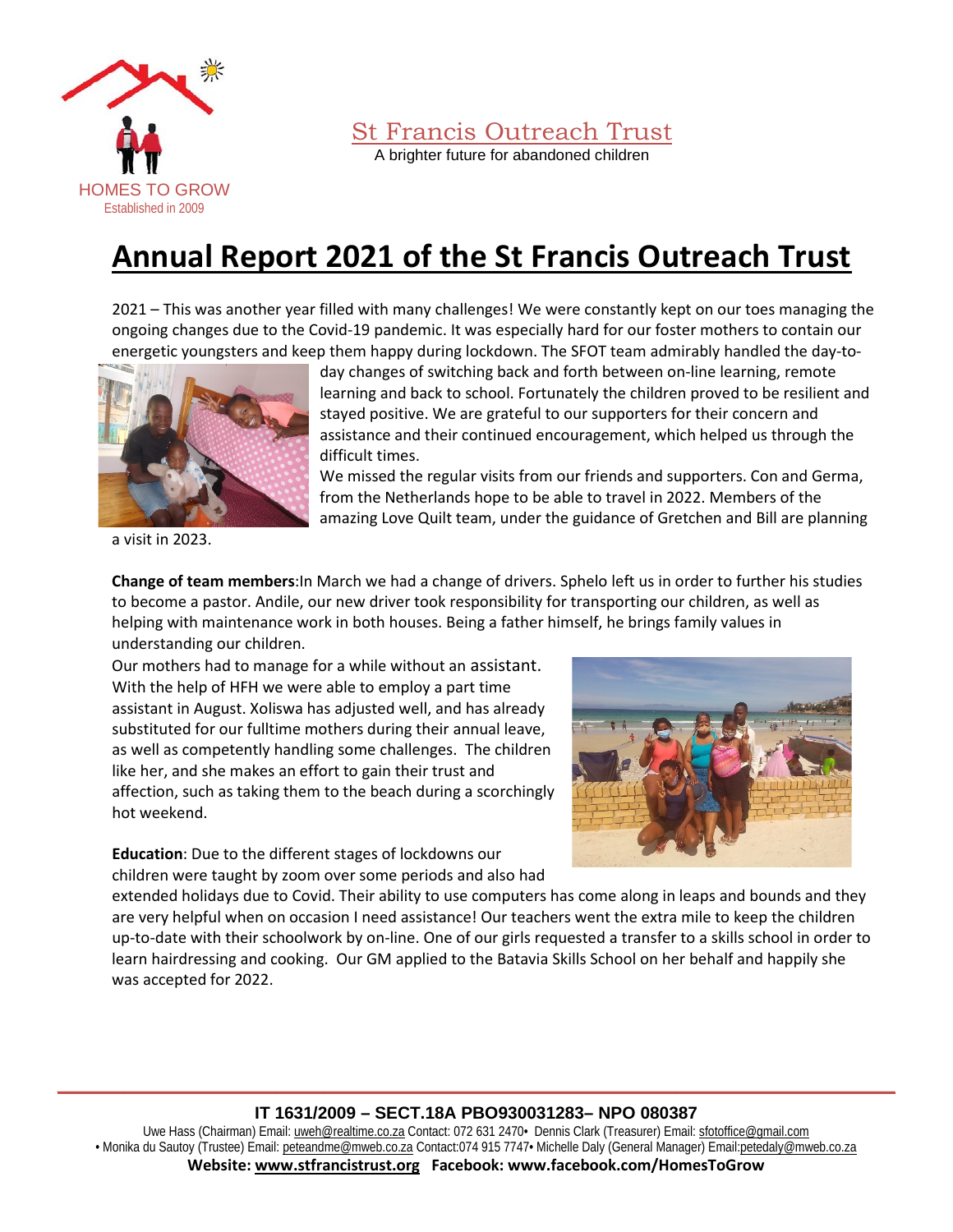

A brighter future for abandoned children

All our children passed to their next grade and returned to their extra-curricular activities in the second term. To improve their mathematical abilities, 2 of our kids received weekly lessons at the private Chit-Chat Math group, and our remedial teacher spends extra time with both of them. One of our girls was awarded with her first Silver Merit Badge for Grade 5 in November for credits of service and schoolwork improvement and our  $2^{nd}$  oldest boy received a medal for best improvement for a student in the entire school.

The children were all enrolled for 2022 schools. This process needs to be applied for every year anew. One of our boys will be starting High School in 2023 and an application has to be sent to 3 different schools. The decision where the child will be taught is made by the Department of Education preferably closest to the location of the child's home.

A generous donation from Steenberg Golf Club enabled us to repair and spray paint our school van. Graham Ross from the 'Southern Peninsula Panelbeaters' charged us a fabulously reasonable fee, which allowed us to have the work done!

#### **Aging – out:**

Three of our older children are fast approaching their 18th year and the 'aging-out' stage. We are in discussions on continuing to guide them, until they self sufficient and can be independent. This needs careful planning and financial consideration. The foster grant will be re-assigned after the 18<sup>th</sup>year, should the young adult choose to continue with tertiary education. Both girls are planning to attend 4 years of college after finishing the skill school. They would attain the equivalent of a high school diploma. In the meantime, we want them to gain experience in related skills and give them the opportunity of shadowing "real businesses" and maybe work part time there. Our boy has chosen woodwork as his future occupation and will also though a year later - continue in an appropriate college.

**Medical:** Our greatest 2021 challenge occurred when our GM, Michelle tested positive for Covid on the 4<sup>th</sup> April and spent the 11. - 24.of April in the hospital on oxygen treatment. Her recovery was slow and she has lingering long- term symptoms, but in-spite of this,she was back working – much too early -at the beginning of May. One of our teachers began assisting her part time with the office work.

At the same time Mother Emily was on sick leave for 2 months and spent most of that time in the Masonwabe house, in the circle of her children and with her daughter taking on duty as a foster mother's assistant.

Monika was not well and spent a few days in the hospital at the end of April, followed by a couple of weeks of recovery.

Two of our girls had problems with their hearing aids and one required surgery, which was skilfully accomplished by the surgeons at Groote Schuur Hospital. Another of our girls had to be admitted to the hospital suffering from severe headaches, which did not go away. She required medical attention in the hospital by a Neurologist and returned home after a few days.All staff members have received the vaccination against Covid – 19. One of our teachers tested positive but managed to recover in 2 weeks.

### **\_\_\_\_\_\_\_\_\_\_\_\_\_\_\_\_\_\_\_\_\_\_\_\_\_\_\_\_\_\_\_\_\_\_\_\_\_\_\_\_\_\_\_\_\_\_\_\_\_\_\_\_\_\_\_\_\_\_\_\_\_\_\_\_\_\_\_\_\_\_\_\_\_\_\_\_\_\_\_\_\_\_\_\_\_\_\_\_ IT 1631/2009 – SECT.18A PBO930031283– NPO 080387**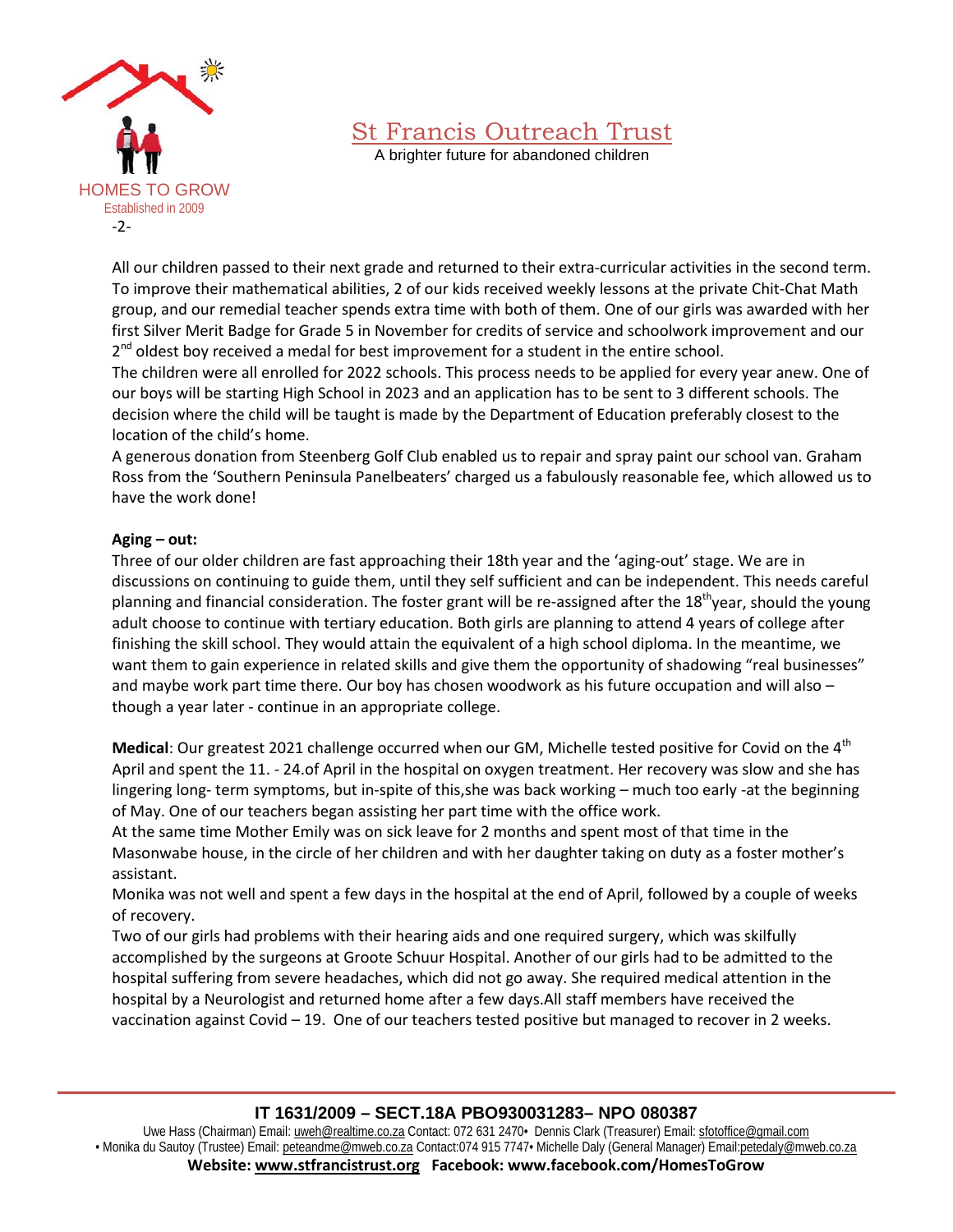

A brighter future for abandoned children

By adhering to strict precautions, our mothers and children have kept healthy. They do not let any person enter the houses without a mask and diligently check temperatures. Our children did not leave the homes unnecessarily and the restrictions at the schools were very strict. All things considered, they worked together closely managing logistics and schooling by supporting each other. A great team!

**Extra- curricular activities:** Our 'golf girl'has made stunning progress in her game with Peter Daly as her mentor. She



seriously considers Golf her future profession. She has the support from the 'Swing' team through her school and has already successfully taken part in competitions.

Our second oldest boy joined the '2<sup>nd</sup> Fishhoek Scouts' in July and he attends Friday evening meetings or hikes. He enjoys the 'know how' courses and looks very smart in his uniform and beret. Our youngest girl transferred to a new school building in a different district for 5<sup>th</sup> Grade.

She continued with her dance lessons and took part in a concert towards the end of the year. 'Soccer girl' concluded her sessions at 'Moyo'. The activities implemented by Zack over the last years, challenged her courage and built her strength and confidence. We are very grateful to Zack! She requested becoming a member of a soccer club. She will join the Fishhoek club early next year.



Our oldest boy has become an enthusiastic cyclist. He joined a cycle club and attends their outings every weekend when he is home from the boarding school.

**Staff Training**: Our mothers were very privileged to attend regular workshops given by Home from Home in regard to children's i.e. aging- out, grief support or psychological situations. Our GM trained the staff in logistics so that the planned schedules worked smoothly and in preparations for compliance with the Dep. of Social Service audit in early 2022. The children received regular monthly awareness behaviour workshops by Monika. On-going computer training was provided by HFH for the moms so that they can efficiently operate desk-top computers provided by HFH for HFH team meetings and emails.

### **\_\_\_\_\_\_\_\_\_\_\_\_\_\_\_\_\_\_\_\_\_\_\_\_\_\_\_\_\_\_\_\_\_\_\_\_\_\_\_\_\_\_\_\_\_\_\_\_\_\_\_\_\_\_\_\_\_\_\_\_\_\_\_\_\_\_\_\_\_\_\_\_\_\_\_\_\_\_\_\_\_\_\_\_\_\_\_\_ IT 1631/2009 – SECT.18A PBO930031283– NPO 080387**